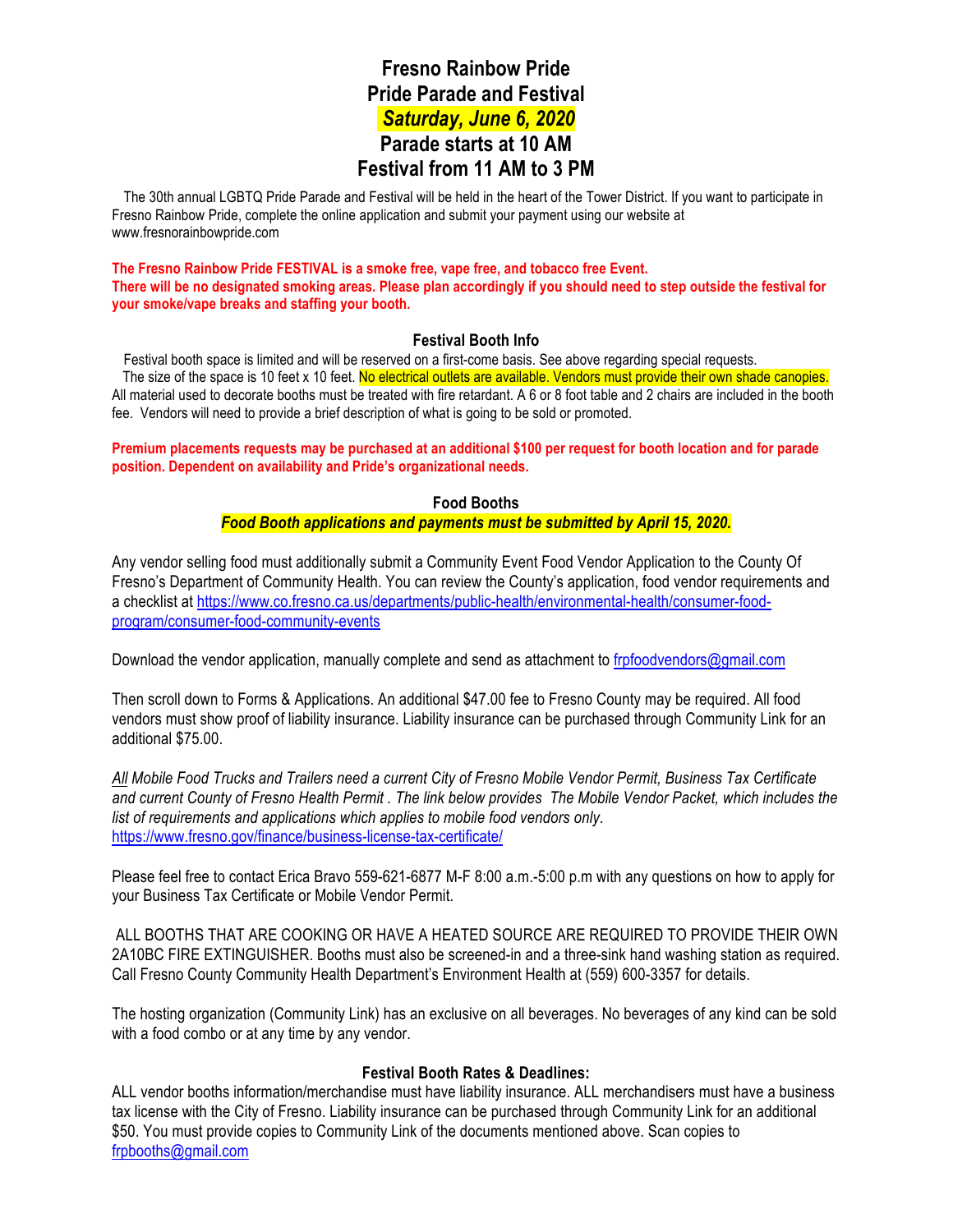## **Festival Booth Rates for applications received and paid for:**

- before April 15th, 2020: **EARLY RATE** Information / Merchandise Booths - **\$70** Food Booths - **\$100**.

between April 16<sup>th</sup> and May 17<sup>th</sup>, 2020: REGULAR RATE Information / Merchandise Booths - **\$100** *Food Booths – not accepted.*

*LATE Booth applications (Information / Merchandise) and payments will NOT be accepted after May 17, 2020.*

#### **Festival Extras:**

Extra Tables \$10 ea. Extra Chairs \$2 ea. Vendor Passes \$5 ea.

\* Your Festival Booth comes with two vendor passes and are not transferrable. For additional staff/volunteers vendor passes are \$5 each.

# **Refundable Booth Cleaning Deposit:**

All booth fees include a \$20 returnable cleaning deposit. **ALL VENDORS MUST COLLECT THEIR FUNDABLE CLEANING DEPOSIT AT THE END OF THE FESTIVAL ON SATURDAY JUNE 6, 2020 TO THE INFORMATION BOOTH (at the intersection of Alhambra and Fulton St). NO CLEANING DEPOSIT WILL BE REFUNDED AFTER JUNE 6, 2020.** To collect your deposit your booth space must be inspected by the Festival Coordinator.

Chairs and tables need to be returned to the designated area and stacked neatly, all trash must be cleared from your area, and your area must be swept up including all small trash and cigarette butts. No exceptions will be made.

The hosting organization (Community Link) has an exclusive on all beverages. No beverages of any kind can be sold with a food combo or at any time by any vendor.

## **Pride Program Ad Rates & Deadlines**

Rates for advertisements received and paid for:

## **before March 1, 2020: EARLY RATE**

- Business Card 3.5" x 2" \$50
- Half Page 3.5" x 4.5" \$80
- Full Page 3.5" x 9.5" \$100

## **March 2 - April 1, 2020: REGULAR RATE**

- Business Card 3.5" x 2" **\$100**
- Half Page 3.5" x 4.5" **\$160**
- Full Page 3.5" x 9.5" **\$200**

Camera-ready art must be submitted to frpprogrambook@gmail.com Send payments to ---- *All advertisements and payments must be submitted by April 1, 2020.*

#### **Parade Entry Info & Fees:**

- Rates for applications received and paid for:
- **- before April 15, 2020: EARLY RATE**
- Marching Unit **\$25**; Motorcycles **\$10** per bike;
- Animal Unit **\$25**; Decorated Vehicle / Float **\$35**
- **- between April 16th and May 17th, 2020: REGULAR RATE**
- Marching Unit **\$50**; Motorcycles **\$10** per bike;
- Animal Unit **\$50**; Decorated Vehicle / Float **\$70**